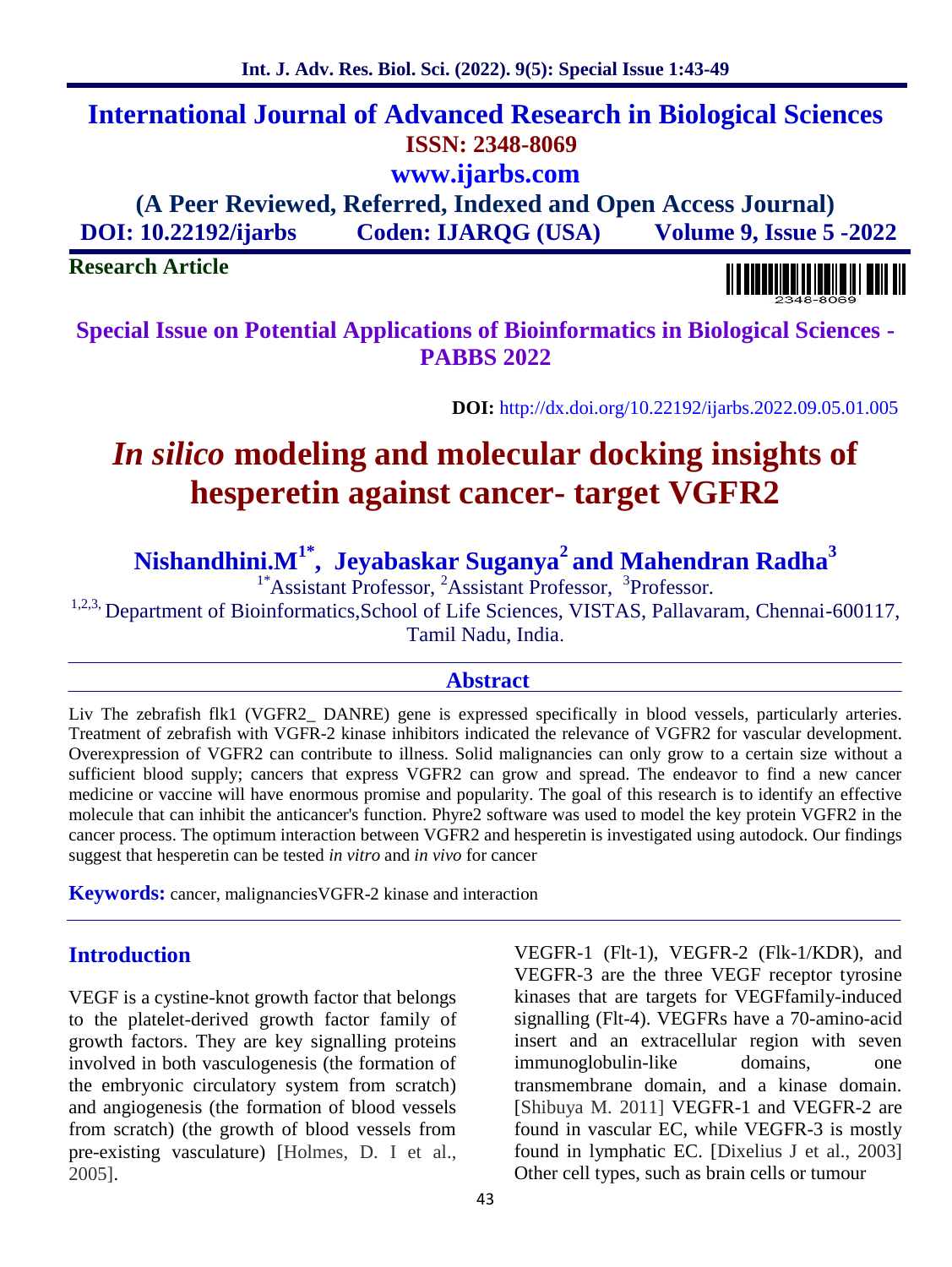cells, can now be found to express VEGFR-1 and -2. VEGF-A, VEGF-B, and P1GF are bound by VEGFR-1; VEGF-A, VEGF-C, and VEGF-D are bound by VEGFR-2; and VEGF-C and VEGF-D are bound by VEGFR-3. [Koch et al., 2012]

VEGFR-2 was shown to be modestly expressed in normal tissues and cells, but it has been proven to be overexpressed in malignancies such as lung, colon, uterine, ovarian, and breast cancers [Giatromanolaki et al. 2007]. VEGFR-2 overexpression is not only associated with cancer, but it is also linked to disease stage, recurrence, and a worse result [Guo, S., et al., 2010].

The zebrafish flk1 (vegfr-2) gene is expressed specifically in blood vessels, particularly arteries. Treatment of zebrafish with VEGFR-2 kinase inhibitors highlighted the relevance of VEGFR-2 for vascular development.[Villefranc et al., 2013] VEGFR-2 kinase inhibitor therapy at the one-cell stage totally suppresses axial and ISV formation, but administration at the 24-hour stage inhibits just the ISV. This temporal sequence is consistent with vasculogenesis forming the axial arteries first and angiogenesis forming the ISV later. Significantly, activated Akt may partially repair the VEGFR-2 vascular phenotype, suggesting that kinase inhibitor-treated embryos are effective models for studying blood vessel development signal transduction pathways.[Thuy L. Phung et al., 2006]

Hesperetin is an important compound that comes from the hydrolysis of hesperdin (hesperetin 7 rhammnoglucoside) and belongs to the flavanones class of flavonoids. It demonstrates a diverse range of biological activities that contribute to human health protection. [Bai X *et al.,* 2017].It contains anti-oxidant and free-radical scavenging [Kim JY et al., 2004] , blood-lipid-lowering [Kim HK et al., 2003], and anti-carcinogenic properties [Kopustinskiene et al., 2020]. In laboratory animals, hesperetin has been demonstrated to suppress chemically induced breast ,urinary bladder and colon carcinogenesis. It's also used to treat haemorrhoids and prevent post-operative thromboembolism [Maiti, K et al., 2009].

A method of structure prediction based on amino acid sequence similarity to closely related known structures is known as homology or comparative modelling of a protein [Dmitrii M et al., 2018]. Due to time constraints and other technological limitations, millions of sequences were discovered during genome-wide sequencing studies that could not be studied using X-ray crystallography and NMR spectroscopy techniques [Powers R 2009]. Researchers employ bioinformatics to model unknown protein structures because of these challenges .These methods aid in the identification of active sites, the development of ligands and mutants, the prediction of antigenic epitopes, and the determination of protein activities .The purpose of this research is to apply homology modelling to predict the three-dimensional (3D) structure of VGFR2.This protein could be a potential target for anticancer drug development.

# **Materials and Methods**

# **Protein structure Modelling:**

The protein sequence of VGFR2\_DANRE was obtained from the uniport database with the accession number Q5GIT4 which is the major protein involved in the mechanism of a biological pathway of major cancers.The template structures was retrieved from the protein Databank was used for the study to model the protein. The sequence of VGFR2\_DANRE was modelled using Phyre2 webserver[Achintya Mohan Goswami, 2015].The modelled protein was verified using SAVS server. [Satyanarayana, S et al., 2018].

# **Ligand Preparation:**

The Compound hesperetin was obtained from database (https://pubchem.ncbi. nlm.nih.gov/) and was downloaded in the 3D- SDF format. [Saikia A et al., 2021]

# **Molecular docking:**

The protein-ligand binding mechanism of the VGFR2 and hesperetin complexes was performed using Autodock 4.0(Forli et al., 2016).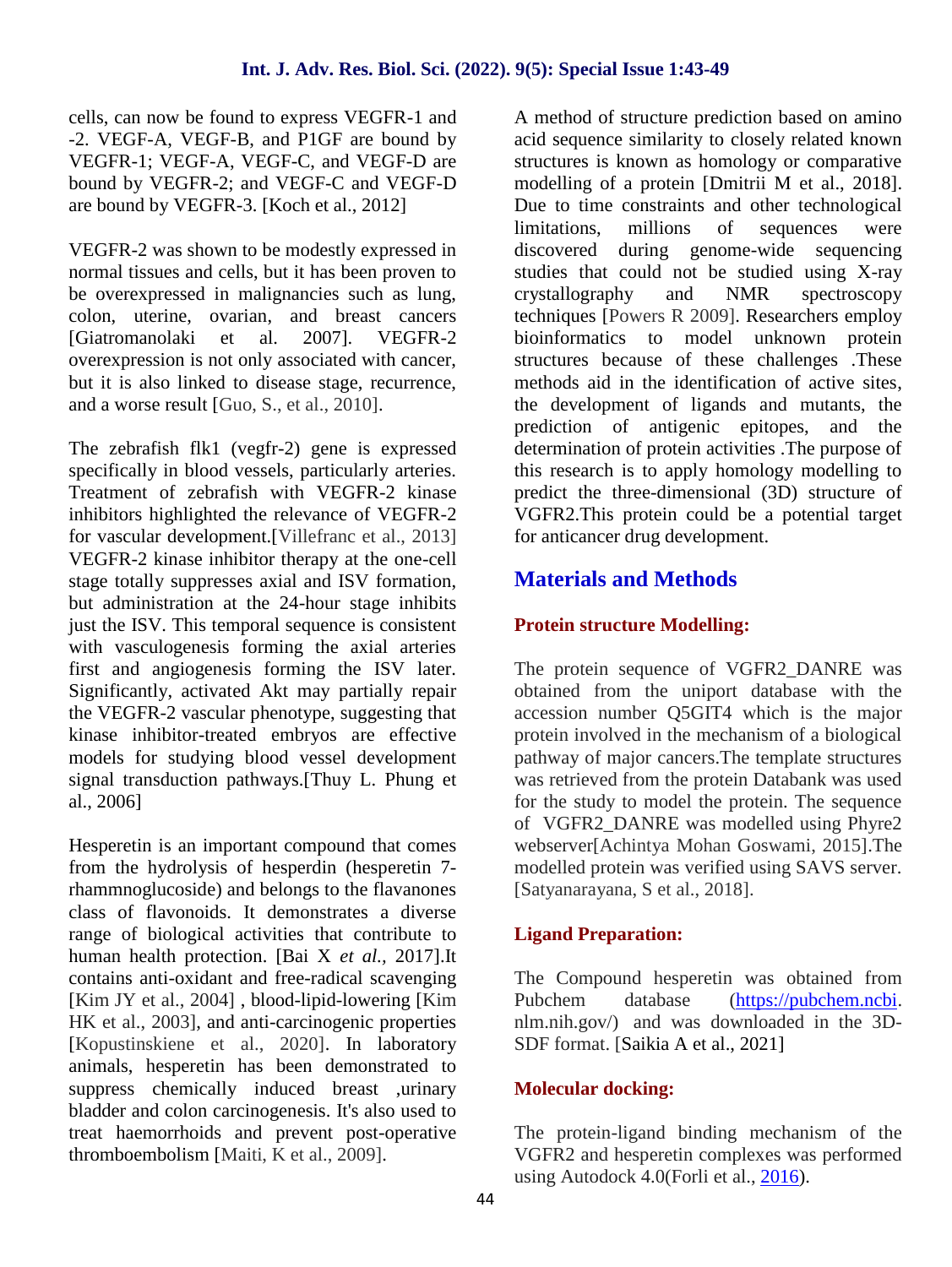A semi-flexible docking method was used for the docking analyses. Proteins were kept rigid and ligands were kept flexible in this work. The number of degrees of freedom permitted for ligand molecules is ten. AutoDock specifies the steps for converting molecules to pdbqt format, box type, grid box creation, and so on.The grid box was designed with the active site in the centre of the protein molecule. To obtain the best results, an exhaustivity of 100 was employed, which necessitated more processing power and time for the analysis. However, greater exhaustiveness produces better results. The least energy docking poses were examined utilising the pymol.

# **Results and Discussion**

#### **Sequence Retrieval and modelling:**

The sequence length of 1357 amino acids of VGFR2\_DANRE was retrieved from Uniprot(Table 1) and The 3Dimensional structure of the protein VGFR2 was modelled by Phyre2 which generated a full-length model of the protein shownin the cartoon representation of the VGFR2 protein Figure 1. With the help of the Ramachandran plot, the Savs is used to examine the stereochemical stability of the modelled protein, which demonstrates that 90% of the amino acids are in the preferred region.

#### **Table1:Amino acid sequence of VGFR2\_DANRE from Uniprot**

>sp|Q5GIT4|VGFR2\_DANRE Vascular endothelial growth factor receptor 2 OS=Daniorerio OX=7955  $GN=\kappa dr$  PE=1  $SV=2$ 

MAKTSYALLLLDILLTFNVAKAIELRFVPDPPTLNITEKTIKINASDTLQITCRGRQILE

WSTPHNRTSSETRLTISDCSGDGLFCSTLTLSKAVANETGEYRCFYKSLPKEDGKTSVAVYVFIQDY RTPFVRIAQDYDVVFIREGEQVVIPCLVSVEDLNVTLYTKYPVKELSTDGKEVIWDSRRGFILPSRV VSYAGVVYCQTTIRNETFQSSPYIVAVVGYKIYDLTLSPQHERLTVGERLILNCTAHTELNVGIDFQ WTFPHEKRSVNGSMSTSRYKTSSNKKKLWNSLELSNTLTVENVTLNDTGEYICTASSGQMQKIAQ ASLIVYEKPFIALSDQLWQTVEAKAGDAEAKILVKYYAYPEPAVRWYKNDQLIVLRDEYRMKFYR GVHLTIYGVTEKDAGNYTVVMTNKITKEEQRRTFQLVVNDLPRIFEKDVSLDRDVHMYGSSPTLT CTASGGSSPVTIKWQWMPREDCPVRFLPKSDTRMAKCDKWREMSNNTGKNPLISQTSVDERTLKT ISTLKIQKAVDHALYRCIATNKMGQDQRVIVFQVTRFLNLSVLPSSSPIEGQDVIMRCVADRLLYYN LRWYRVANVANHDPPPAAVPCDTLTLSHLHQPNVTVSGLQGTNVTLDMPIPNATMMDQGLYACQ VEIVGTNEKTCLLHNLRLRALEMSRIVTNLTDQRVNVSDSTTLVCEVSGTPTPTIVWTKDNQTVME GSGVILKRSNRVLTIQRVKKEDSGLYICTACNQQGCESSEARISVDGAEEKMNVELIMPIGAVVIAM FLWLLIVFVIRNRKRPNDGDLKTGYLSIILDSDDMPMDEHCERLTYDASKWEFPRDRLKLGEPLGR GAFGQVVEATAYGIEKATTCTTVAVKMLKEGATSSEYRALMSELKILIHIGHHLNVVNLLGACTK QGGPLMVIVEYCKHGNLSSYLKSKRGEYSPYKKRTPRMPNRREVQQDEDPREGDLGLGTSTRLDI CTGTAVCTRTGEQTYKTLQDEQESSDWDHLTMEDLISYSFQVAKGMEFLASRKCIHRDLAARNILL SENSVVKICDFGLARDVYKDPDYVRKGDARLPLKWMAPETIFDRVYTTQSDVWSFGVLLWEIFSL GASPYPGVCIDESFCRRLKEGTRMRAPDYATPEIYQTMLDCWLDRPLDRPTFTQLVEHLGNLLQAS AQQDGKDYIPLTNGEMEEELVAPHLNVTSKRSFYAGNTEAQLHYDNAPPLGFPQQMNSSGVPVN MTGFVDIPLEHTTVMDGHVDCGVGLSREQMKALDRQAQRPLNFSPLLRCKSKESLASESSNQTSG YQSGYHSDDAEAPIYANEEMILKRDIRKKPPLPKRNDKFSAEVRYSAPPV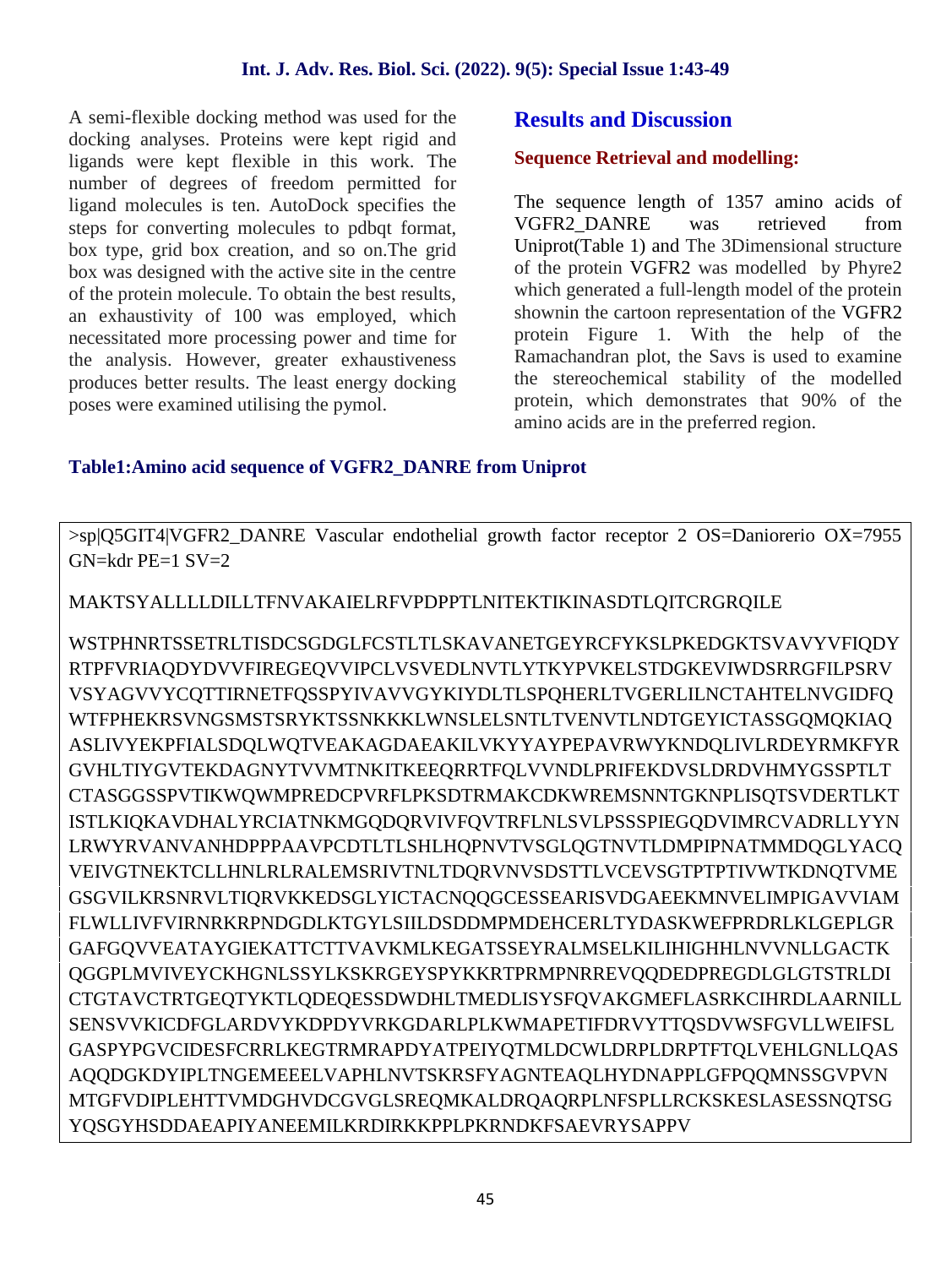**Figure 1: Modelled protein of VGFR2 using phyre2**



### **Molecular Docking Analysis:**

The Autodock software was used to do the molecular docking. Figure 2 show the autogrid

generation of the modelled protein. the docking of the lead compound hesperetin had the binding energy (-4.61 kcal mol-1) with VGFR2 Figure 3.

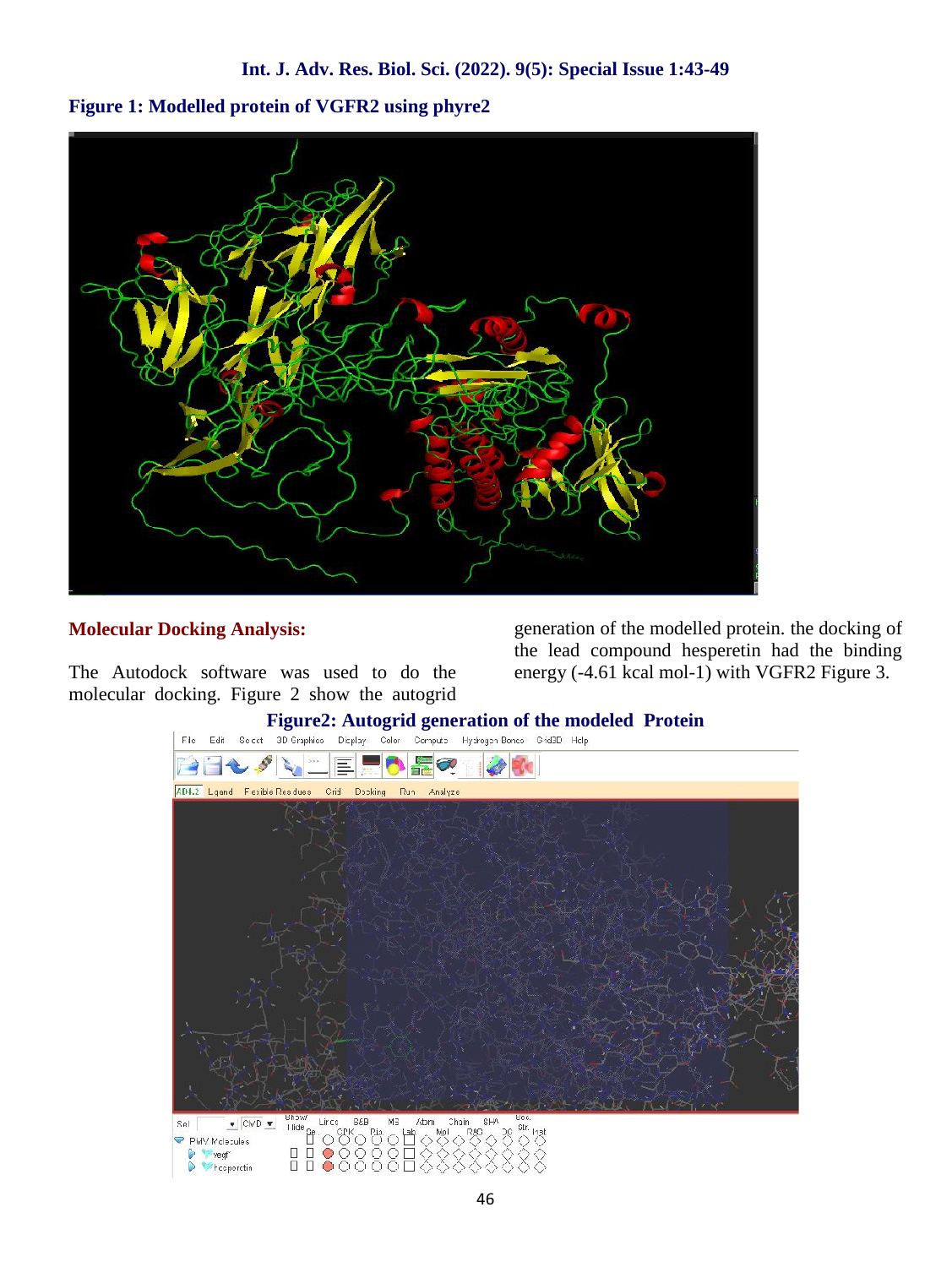**Figure3: Molecular docking of the Hesperetin with VGFR2**



# **Conclusion**

The molecular docking research of hesperetin with the modelled protein VGFR2 demonstrated that hesperetin has a good contact in a favourable pose with the protein, which is explained by the lowest binding energy with the active site of the hesperetin molecule. Thus, hesperetin can be employed as a lead molecule for its apoptotic effect in cancer cells, and this in-silico study can be immediately paired with expedited scientific investigation to reveal the importance of naturally occurring molecules working against this fatal disease.

# **Conflict of interest:**

The authors declare they have no competing interests.

# **Acknowledgments**

We acknowledge Vels Institute of Science, Technology and Advanced Studies (VISTAS) for providing us with required infrastructure and support system needed.

#### **References**

Achintya Mohan Goswami, 2015. Structural modeling and in silico analysis of non synonymous single nucleotide polymorphisms of human 3hydroxysteroid dehydrogenase type 2.Meta Gene.Volume 5, Pages 162-172.

#### Alexandra

Giatromanolaki, StamatiaKotsiou,Michael I. Koukourakis, and Efthimios Sivridis .2007. Angiogenic Factor Expression in Hepatic Cirrhosis. Mediators of Inflammation.1-4.

- Bai, X., Yang, P., Zhou, Q., Cai, B., Buist- Homan, M., Cheng, H., Jiang, J., Shen, D., Li, L., Luo, X., Faber, K. N., Moshage, H., & Shi, G. 2017. The protective effect of the natural compound hesperetin against fulminant hepatitis in vivo and in vitro. *British journal of pharmacology*, *174*(1), 41–56.
- Dixelius J, Makinen T, Wirzenius M, Karkkainen MJ, Wernstedt C, Alitalo K, Claesson- Welsh L. 2003.Ligand-induced vascular endothelial growth factor receptor-3 (VEGFR-3) heterodimerization with VEGFR-2 in primary lymphatic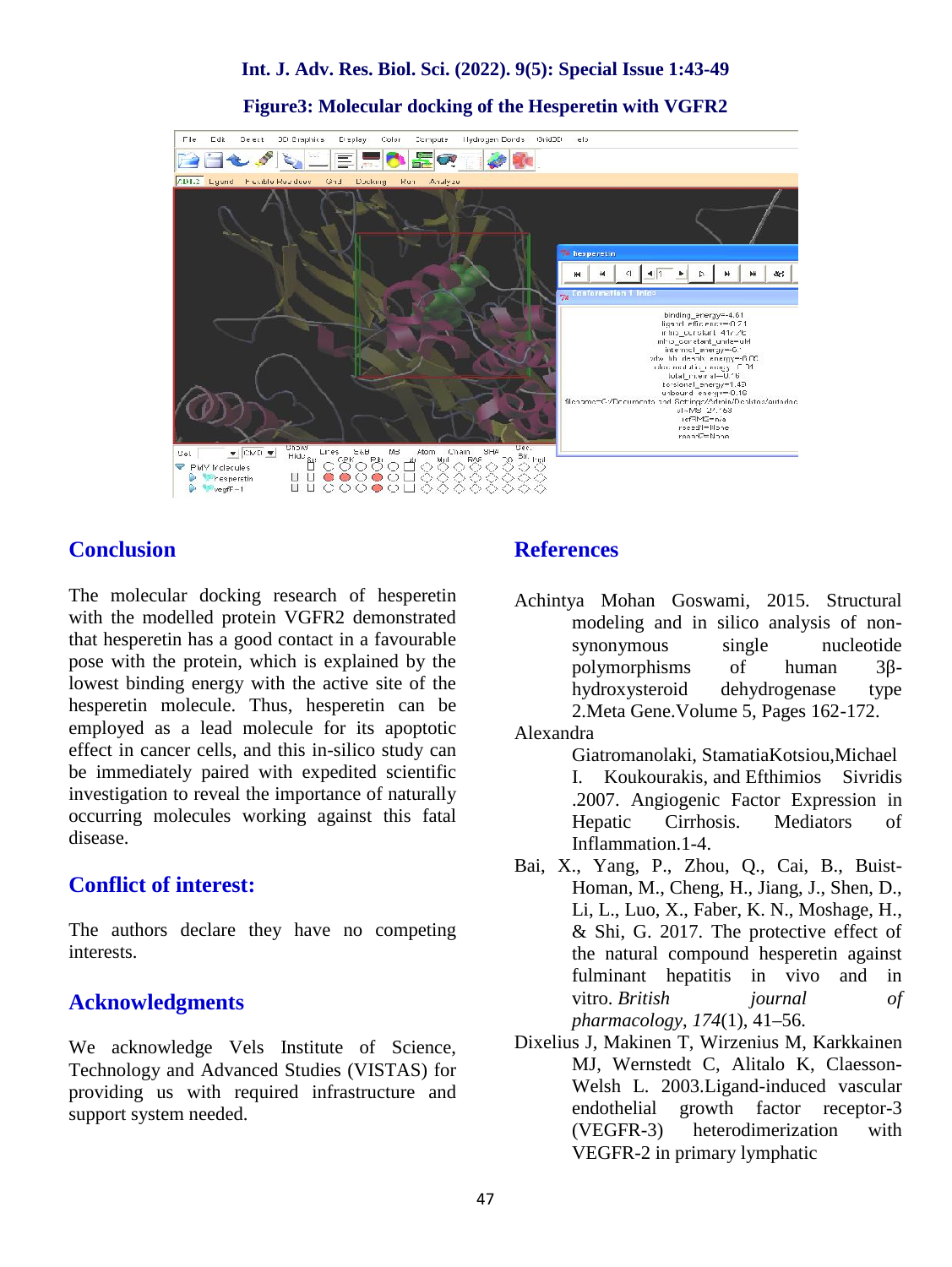endothelial cells regulates tyrosine phosphorylation sites. J Biol Chem. Oct 17;278(42):40973-9.

- Dmitrii M. Nikolaev, Andrey A. Shtyrov, Maxim S. Panov, Adeel Jamal, Oleg B. Chakchir, Vladimir A. Kochemirovsky, Massimo Olivucci, and Mikhail N. Ryazantsev.2018. A Comparative Study of Modern Homology Modeling Algorithms for Rhodopsin Structure Prediction.ACS Omega , 3, 7, 7555–7566
- Forli S, Huey R, Pique ME, Sanner MF, Goodsell DS, Olson AJ. Computational proteinligand docking and virtual drug screening with the AutoDock suite. Nat Protoc. 2016 May;11(5):905-19.
- Guo, S., Colbert, L. S., Fuller, M., Zhang, Y., & Gonzalez-Perez, R. R. 2010. Vascular endothelial growth factor receptor-2 in breast cancer. *Biochimicaetbiophysicaacta*, *1806* (1), 108–121.
- Holmes, D. I., & Zachary, I. 2005. The vascular endothelial growth factor (VEGF) family: angiogenic factors in health and disease. *Genome biology*, *6*(2), 209.
- Kim HK, Jeong TS, Lee MK, Park YB, Choi MS. Lipid-lowering efficacy of hesperetin metabolites in high-cholesterol fed rats. ClinChimActa. 2003 Jan; 327(1-2):129- 37..
- Kim JY, Jung KJ, Choi JS, Chung HY. 2004. Hesperetin: a potent antioxidant against peroxynitrite. Free Radic Res. Jul; 38(7):761-9..
- Koch, S., &Claesson-Welsh, L. 2012. Signal transduction by vascular endothelial growth factor receptors. *Cold Spring Harbor perspectives in medicine*, *2*(7), a006502.
- Kopustinskiene, D. M., Jakstas, V., Savickas, A., &Bernatoniene, J. (2020). Flavonoids as Anticancer Agents. *Nutrients*, *12*(2), 457.
- Maiti, K., Mukherjee, K., Murugan, V., Saha, B. P., & Mukherjee, P. K. (2009). Exploring the effect of Hesperetin-HSPC complex--a novel drug delivery system on the in vitro release, therapeutic efficacy and pharmacokinetics. *AAPS PharmSciTech*, *10*(3), 943–950.
- Powers R. (2009). Advances in Nuclear Magnetic Resonance for Drug Discovery. *Expert opinion on drug discovery*, *4*(10), 1077– 1098.
- Saikia A, Palherkar DA, Hiremath L. 2021.In silico analysis and structural prediction of a hypothetical protein from Leishmania major. Biomed Biotechnol Res J;5:320-6
- Satyanarayana, S., Krishna, M., Pavan Kumar, P., &Jeereddy, S. (2018). *In silico* structural homology modeling of nifA protein of rhizobial strains in selective legume plants. *Journal, genetic engineering & biotechnology*, *16*(2), 731–737.
- Shibuya M. 2011. Vascular Endothelial Growth Factor (VEGF) and Its Receptor (VEGFR) Signaling in Angiogenesis: A Crucial Target for Anti- and Pro-Angiogenic Therapies. *Genes & cancer*, *2*(12), 1097– 1105.
- Thuy L. Phung, KerenZiv, DonnetteDabydeen, GodfredEyiah-Mensah, Marcela Riveros, Carole Perruzzi, Jingfang Sun, Rita A. Monahan-Earley, Ichiro Shiojima, Janice A. Nagy, Michelle I. Lin, Kenneth Walsh, Ann M. Dvorak, David M. Briscoe, Michal Neeman, William C. Sessa, Harold F. Dvorak, Laura E. Benjamin. 2006.Pathological angiogenesis is induced by sustained Akt signaling and inhibited by rapamycin,Cancer Cell.Volume 10, Issue 2, 159-170,
- Villefranc, J. A., Nicoli, S., Bentley, K., Jeltsch, M., Zarkada, G., Moore, J. C., Gerhardt, H., Alitalo, K., & Lawson, N. D. 2013. A truncation allele in vascular endothelial growth factor c reveals distinct modes of signaling during lymphatic and vascular development. Development (Cambridge, England), 140(7), 1497–1506.